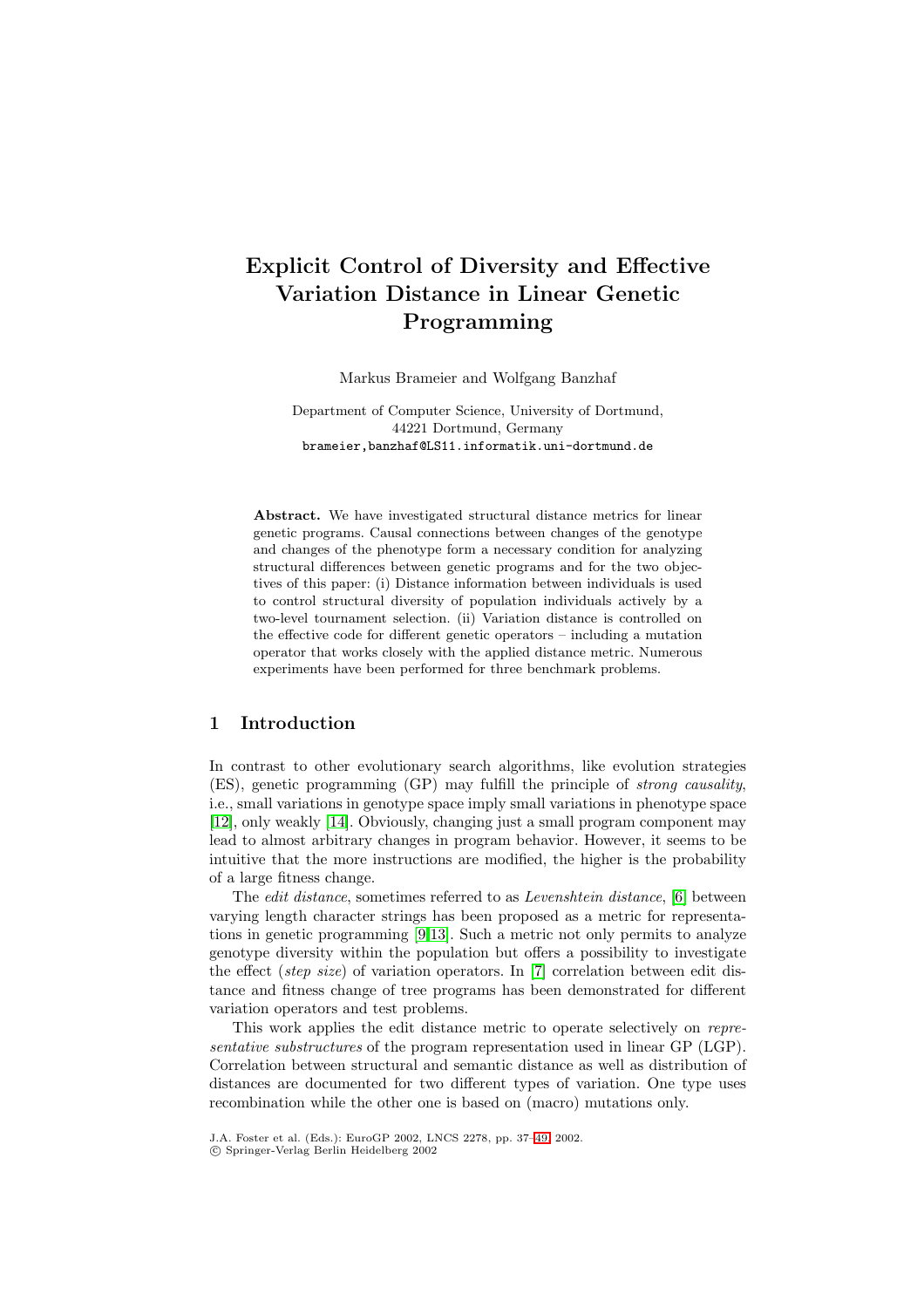The major objective of this contribution is to control structural diversity, i.e., the average program distance, in LGP populations explicitly. Therefore, we introduce a two-level tournament that selects for fitness on the first level and for diversity on the second level. In the course of these experiments development of both diversity and prediction performance are analyzed. We will see that prediction improves significantly if the diversity level of a population is increased.

The simplest form of diversity control might be to seed randomly created individuals regularly into the population during runtime. In [\[9\]](#page-12-0) a more explicit maintenance of diversity is proposed by creating and seeding individuals that fill "gaps" of under-represented areas in genotype space. However, experimental evidence is not given for this rather complicated and computationally expensive approach. Until now, explicit diversity control is a rarely investigated technique in genetic programming. Recently, de Jong  $et \ al. \ [8]$  $et \ al. \ [8]$  could improve parsimony pressure through Pareto-selection of fitness and tree size by adding a (third) diversity objective. A more implicit control of genetic diversity, by comparison, offer semi-isolated sub-population, called demes, that are widely used in the area of evolutionary computation (see e.g. [\[16\]](#page-12-0)).

The second objective of this paper refers to the structural distance between a parent program and its offspring, i.e., the variation distance. The change induced by a variation operator on the effective, i.e., fitness-relevant, code may differ significantly from the amount of absolute change. By monitoring the effective variation distance, structural step sizes may be controlled more precisely in relation to the effect on program semantics. We will see that even strong restrictions of the maximum allowed mutation distance do not necessarily restrict freedom of variation.

#### **2 Basics on Linear GP**

Programs in tree-based genetic programming (TGP) denote expressions from a functional programming language like LISP[\[10\]](#page-12-0). In linear genetic programming (LGP) [\[1\]](#page-11-0), instead, the program representation consists of variable-length sequences of instructions from an imperative programming language like machine code [\[11\]](#page-12-0) or C [\[3\]](#page-12-0). Operations manipulate variables (registers) and constants and assign the result to a destination register, e.g.,  $r_i := r_j + 1$ . Single operations may be skipped by preceding *conditional branches*, e.g.,  $if(r_i > r_k)$ .

The imperative program code is divided into effective and non-effective instructions where only the effective code may influence program behavior (see program example printed in Section [5\)](#page-4-0). The non-effective instructions are referred to as introns. This separation of instructions results from the linear program  $structure$  – not from program execution – and can be computed efficiently during runtime [\[3\]](#page-12-0).

We distinguish two different variants of linear GP in this work. While the standard approach applies recombination by crossover to vary program length the other approach works with mutations exclusively. The linear crossover operator exchanges two arbitrarily long sub-sequences of instructions between two in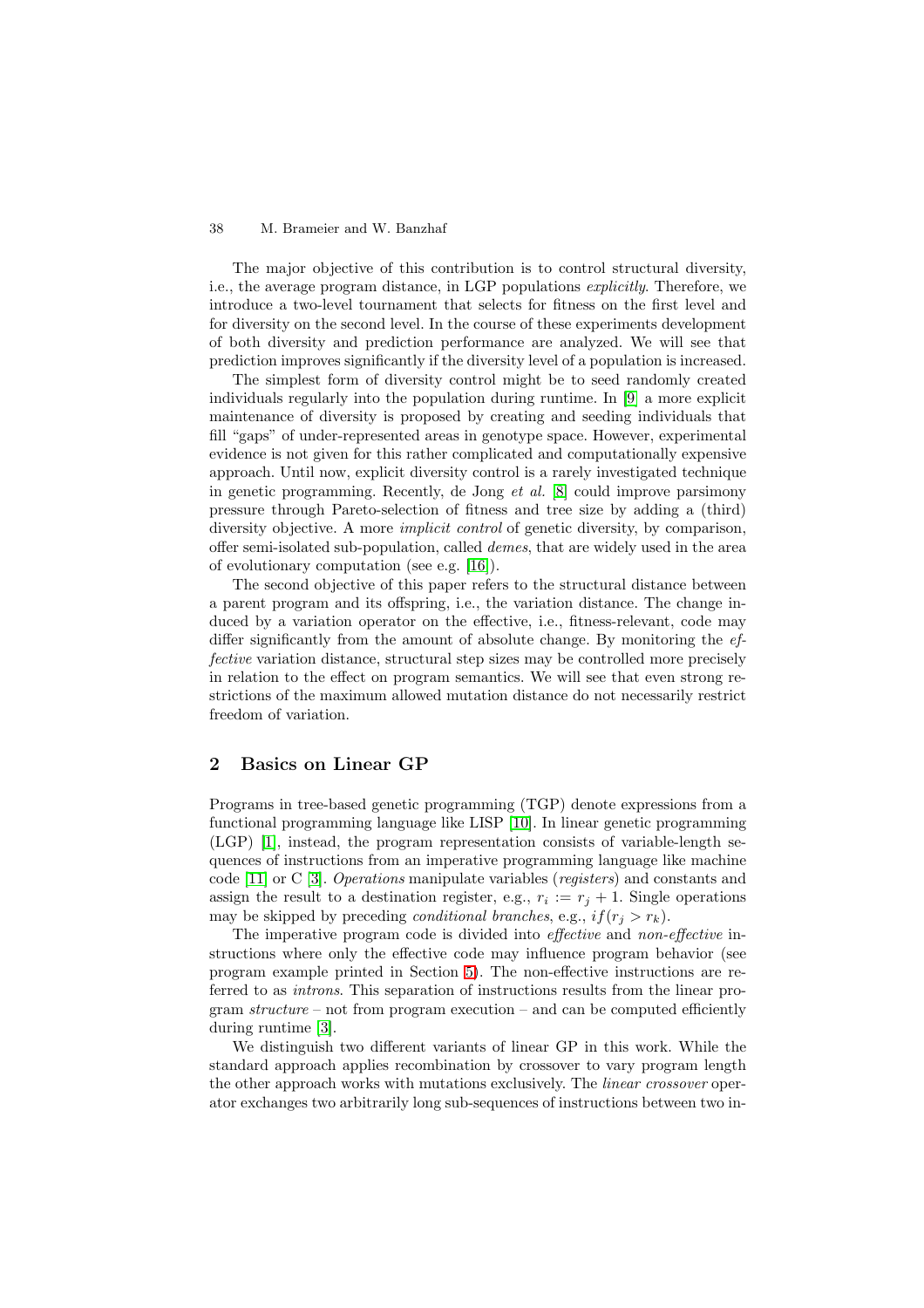<span id="page-2-0"></span>dividuals. If the operation cannot be executed because one offspring would exceed the maximum length crossover is performed with equally long sub-sequences. Macro mutations include deletions or insertions of single (full) instructions here and represent an alternative growth operator to crossover. Micro mutations change the smallest program components that comprise a single operator, a register or a constant.

In [\[4\]](#page-12-0) we report on *effective mutations* which guarantee explicitly that the effective code is altered. This reduces the probability that a mutation stays neutral in term of a fitness change. If an instruction is inserted its destination register is chosen in such a way that the instruction is effective at the corresponding program position.

#### **3Distance Metrics for LGP Programs**

The string edit distance [\[6\]](#page-12-0) operates on arbitrarily sequences of characters. It measures the distance between two strings by counting the number of basic operations – including insertion and exchange of single elements – that are necessary to transform one string into another. The string edit distance is calculated in time  $O(n^2)$  [\[6\]](#page-12-0) with n denotes the maximum number of components that are compared between two individual programs.

We apply the edit distance metric to measure the structural distance between the effective part of programs (effective distance) because a difference in effective code may be more directly related to a difference in program behavior (semantic distance). In contrast to a distance metric regarding the full program code (absolute distance) this includes some information on program semantics. It is important to realize that effective distance is not part of the absolute distance. Actually, two programs may have a small absolute distance while their effective distance is comparatively large (see Section [5\)](#page-4-0).

Additionally, we regard the sequence of operators (from the effective instructions) only. The sequence corresponding to the example program in Section [5](#page-4-0) is  $(-, +, /, +, *,-, -, /)$  when starting with the last effective instruction. The distance of effective operator symbols has proven to be sufficiently precise to differentiate between program structures provided that the used operator set is not too small. On the one hand, this is due to the observation that in most cases the modification of an effective instruction changes the effectivity status of at least one instruction. The absolute operator sequence, instead, would not be altered by the exchange of single registers. On the other hand, this metric has been found to guarantee a sufficient correlation with fitness distance (see Section [7.1\)](#page-7-0).

In general, a registration of absolutely every structural difference should not be necessary if we take into account that the correlation between semantic and structural distance is probabilistic. Obviously, less different genotypes are distinguished by our selective distance metric that represent the same phenotype (fitness).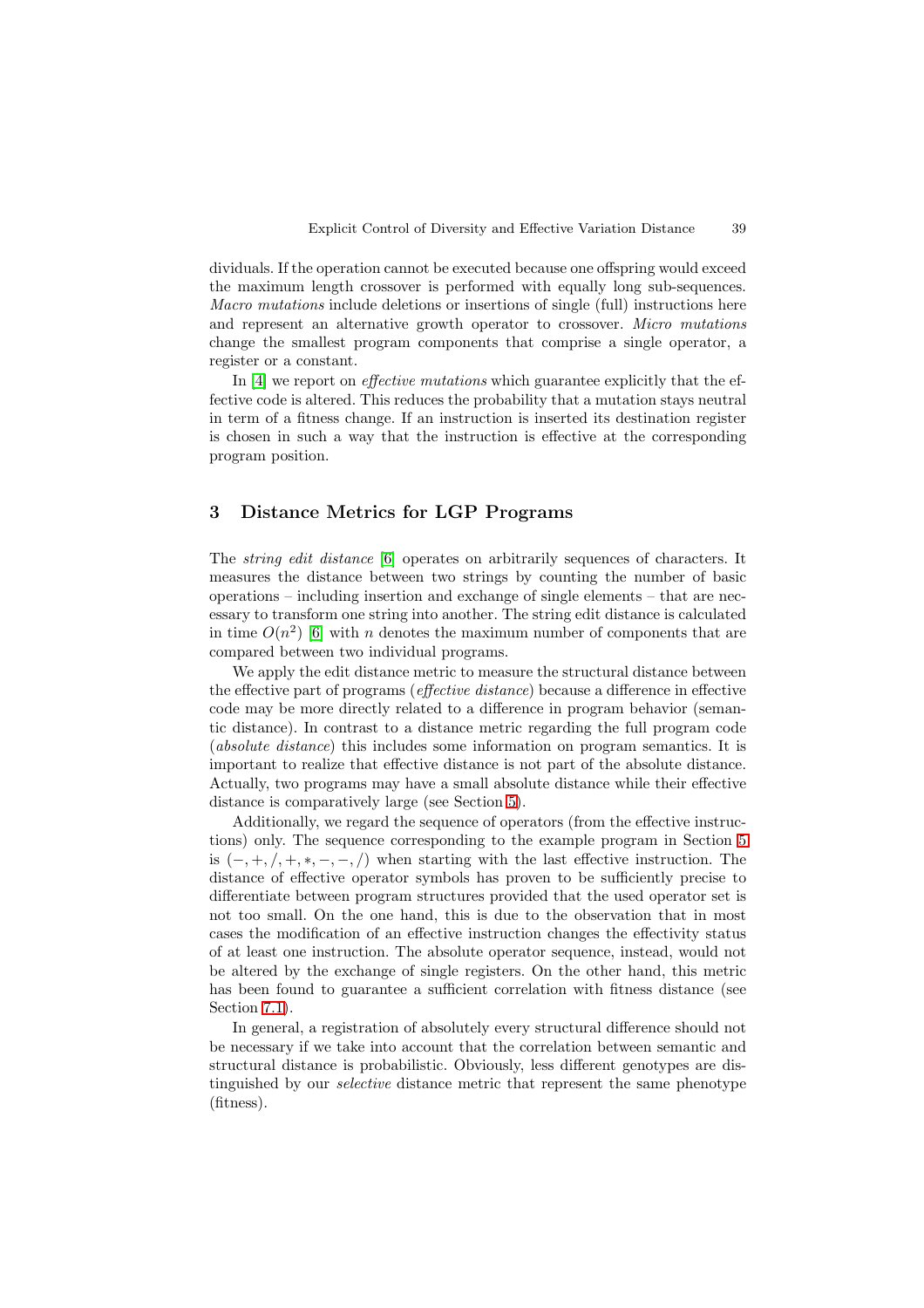Another important motivation for restricting the number of components compared in programs is that the time of distance calculation reduces significantly. Depending on the percentage of non-effective instructions there are  $k$  times more elements to compare if one regards the full sequence of operators in programs. Extending the distance measure to registers and constants of instructions, again, results in a factor of 4 maximum. In conclusion, computational cost of the edit distance would increase by a total factor of  $(4k)^2$  up to  $O(16k^2 \cdot n^2)$ .

By using effective mutations we concentrate variation on effective instructions. In this way, step sizes become more closely related to the effective distance metric.

#### **4 Control of Diversity**

The effective edit distance between programs is applied for an active control of genotype diversity, that is the average structural distance between two randomly selected individuals in population. In order to control this distance we introduce the two-level tournament selection shown in Figure [1.](#page-4-0) On the first level, individuals are selected by fitness. On the second level, the two individuals with maximum distance are chosen among three fitter individuals, i.e., tournament winners of the first round. While an absolute measure like fitness may be compared between two individuals selection by a relative measure like distance or diversity necessarily requires a minimum of three individuals. In general, two out of n individuals are selected that show the largest sum of distances to the  $n-1$  other individuals. While selection pressure on the first level depends on the size of fitness tournaments the pressure of diversity selection on the second level is controlled by the number of these tournaments. Additionally, a probability parameter controls how often diversity selection takes place.

The number of fitness calculations does not increase with the number of (first-level) tournaments if fitness of all individuals is saved and is updated only after variation. Only diversity selection itself becomes more computationally expensive the more individuals participate in it. Because  $n$  selected individuals require  $\binom{n}{2}$  distance calculations an efficient distance metric is important here.

The multi-objective selection method prefers individuals that are fit and diverse in relation to others. In the two-level selection process fitness selection keeps a higher priority than diversity selection. Selecting individuals only by diversity for a certain probability, instead, does not result in more different directions among *better* solutions in the population. Dittrich *et al.* [\[5\]](#page-12-0) report on a spontaneous formation of groups when selecting the most distant of three individuals that are represented by single real numbers.

In general, an explicit control of structural diversity increases the average distance of individuals. Graphically, the population spreads wider over the fitness landscape. Thus, there is a lower probability that the evolutionary process gets stuck in a local minimum and more different search directions may be explored in parallel.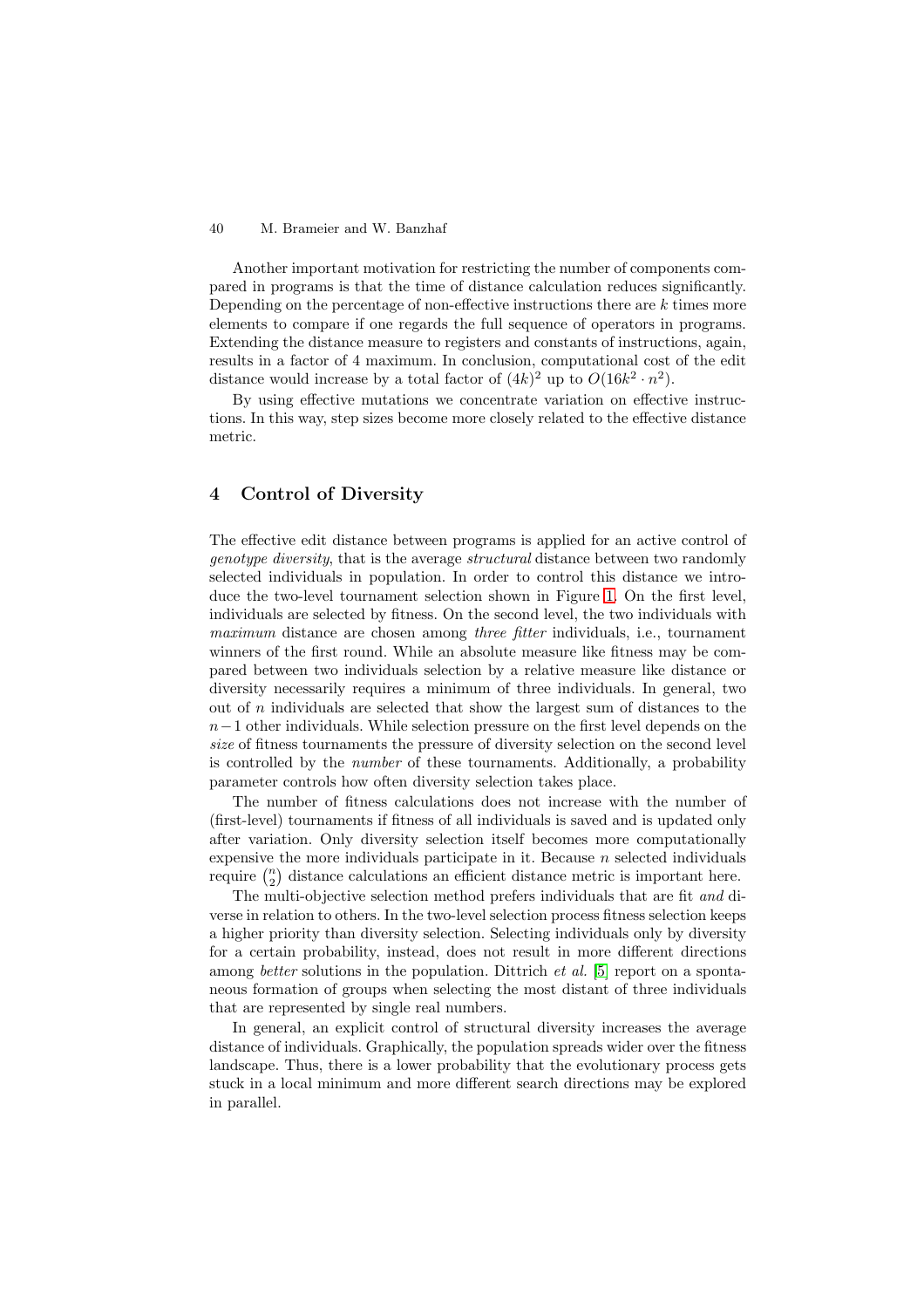<span id="page-4-0"></span>

**Fig. 1.** Two-level tournament selection.

Controlling phenotype diversity by a selection for maximum fitness distance of individuals has been found less suitable here. Note that program fitness is related to an absolute optimum. Increasing relative fitness distance necessarily increases the diversity of fitness values in population which promotes worse solutions. Moreover, selection by fitness distance has almost no effect on problems that implicate a rather narrow and discrete fitness distribution.

# **5 Control of Variation Distance**

One property of program representations in GP is that already smallest variations on the structural level may affect program behavior heavily. In linear GP these variations especially include the exchange of single registers. Several instructions that precede a varied instruction in a program may become effective or non-effective respectively. In this way, such micro mutations may not only affect the fitness but the flow of data in linear genetic programs. Even if bigger variations of program behavior are less likely with smaller structural variation steps, this effect is rather undesirable.

An implicit control of structural variation distance may be realized by imposing respective restrictions on the variation operators [\[4\]](#page-12-0). Unfortunately, a variation operator – even if it is operating on the effective code exclusively – can only guarantee for the absolute program structure that a certain maximum step size is not exceeded. Variation steps on the effective code may still be much bigger though bigger steps appear with a lower probability.

The concern of this contribution is an *explicit control* of the *effective* variation distance. Therefore, the structural distance between parent and offspring is measured explicitly by using the effective distance metric. The variation of a parent program is repeated until its effective distance to the offspring falls below a maximum threshold.

In the following extract of a linear program commented instructions are noneffective if we assume that the output is held in register  $r[0]$  at the end of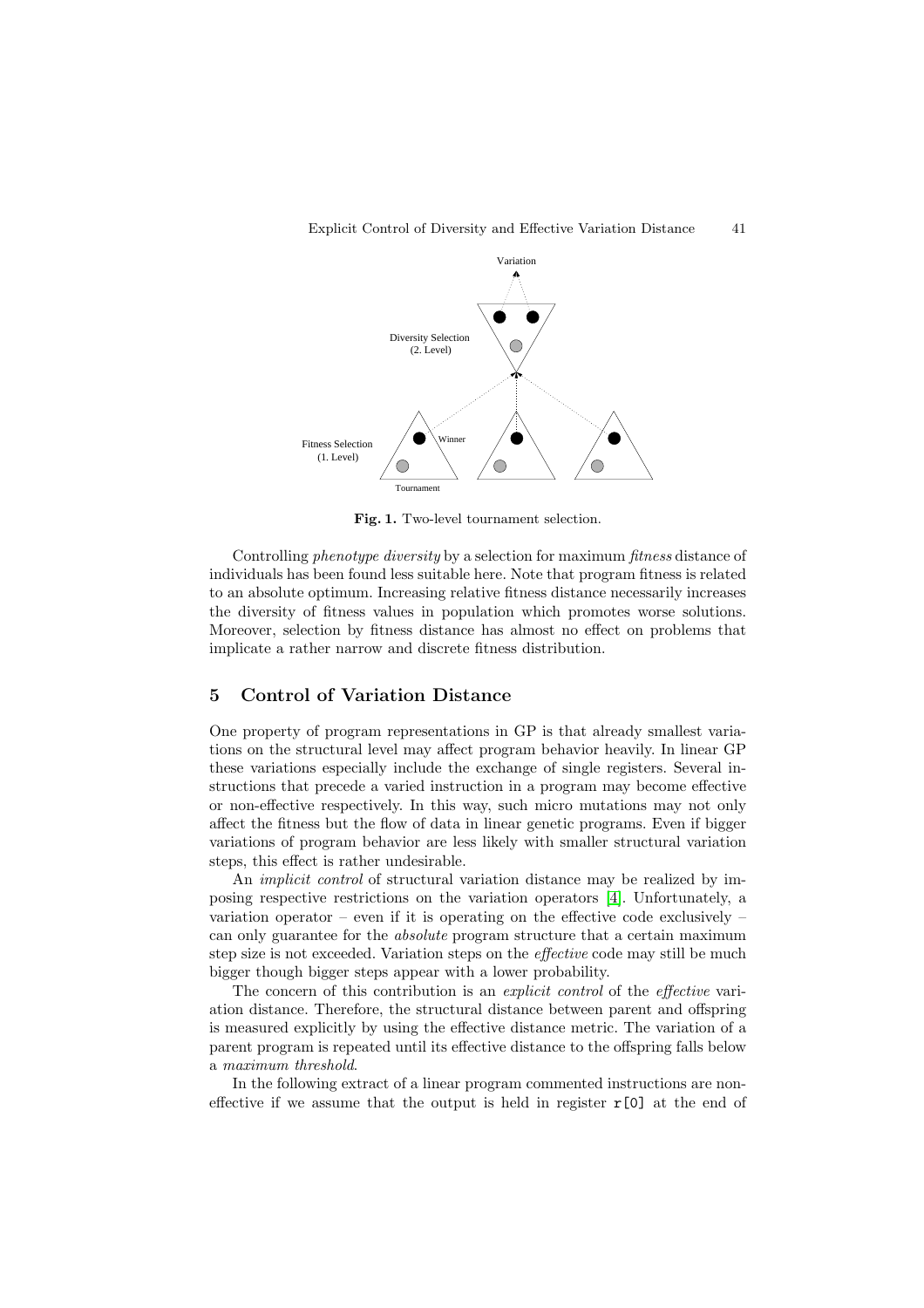<span id="page-5-0"></span>execution. The program status on the right represents the result of applying a micro mutation to instruction number 8 (from the top). The first operand register  $r[3]$  is exchanged by register  $r[2]$ . As a consequence, five preceding (formerly non-effective) instructions become effective which corresponds to an effective mutation distance of five.

| void gp(r)<br>double r[5];<br>$\mathcal{L}$<br>.                                                                                                                                                                                                                                                                                                                                                                                                                 | void $gp(r)$<br>double $r[5]$ ;<br>€<br>.                                                                                                                                                                                                                                                                                                                                                                                                                            |  |
|------------------------------------------------------------------------------------------------------------------------------------------------------------------------------------------------------------------------------------------------------------------------------------------------------------------------------------------------------------------------------------------------------------------------------------------------------------------|----------------------------------------------------------------------------------------------------------------------------------------------------------------------------------------------------------------------------------------------------------------------------------------------------------------------------------------------------------------------------------------------------------------------------------------------------------------------|--|
| // $r[4] = r[2] * r[4];$<br>$r[4] = r[2] / r[0];$<br>// $r[0] = r[3] - 1$ ;<br>// $r[1] = r[2] * r[4];$<br>// $r[1] = r[0] + r[1];$<br>// $r[0] = r[3] - 5;$<br>// $r[2] = pow(r[1], r[0]);$<br>$r[2] = r[3] - r[4];$<br>$r[4] = r[2] - 1;$<br>$r[0] = r[4] * r[3];$<br>// $r[4] = pow(r[0], 2)$ ;<br>// $r[1] = r[0] / r[3];$<br>$r[3] = r[2] + r[3];$<br>$r[4] = r[2] / 7;$<br>// $r[2] = r[2] * r[4];$<br>$r[0] = r[0] + r[4];$<br>$r[0] = r[0] - r[3];$<br>} | // $r[4] = r[2] * r[4];$<br>$r[4] = r[2] / r[0];$<br>$r[0] = r[3] - 1;$<br>$r[1] = r[2] * r[4];$<br>$r[1] = r[0] + r[1];$<br>$r[0] = r[3] - 5;$<br>$r[2] = pow(r[1], r[0]);$<br>$r[2] = r[2] - r[4];$ <- mutation point<br>$r[4] = r[2] - 1;$<br>$r[0] = r[4] * r[3];$<br>// $r[4] = pow(r[0], 2)$ ;<br>// $r[1] = r[0] / r[3];$<br>$r[3] = r[2] + r[3];$<br>$r[4] = r[2] / 7$ ;<br>// $r[2] = r[2] * r[4];$<br>$r[0] = r[0] + r[4];$<br>$r[0] = r[0] - r[3]$ ;<br>} |  |

An alternative metric to the edit distance between effective operator sequences is applicable for controlling step sizes of effective mutations. It simply calculates how many instructions have changed their effectivity status from the mutation point to the beginning of a program. This is exactly the Hamming distance between the status flags which needs calculation time  $O(n)$  only (with  $n$  is the maximum program length here). Even if both metrics calculate similar distances we stick to the edit distance here for consistency reason.

Using an explicit control of the *fitness* distance between parent and offspring, instead, requires an additional fitness calculation after each iterated variation and can become computationally expensive, especially if a larger number of fitness cases is involved. By comparison, a structural distance like edit distance has to be re-calculated only once after each iteration while its computational costs do not directly depend on the number of fitness cases. It is also difficult to find appropriate maximum thresholds for fitness distance because those are usually problem-specific. Finally, it is not sensible to restrict *positive* fitness changes (fitness improvement) at all.

# **6 Experimental Setup**

All techniques discussed above have been tested with three benchmark problems including an approximation, a classification, and a Boolean problem. Table [1](#page-6-0) summarizes problem attributes and problem-specific parameter adjustments of our LGP system.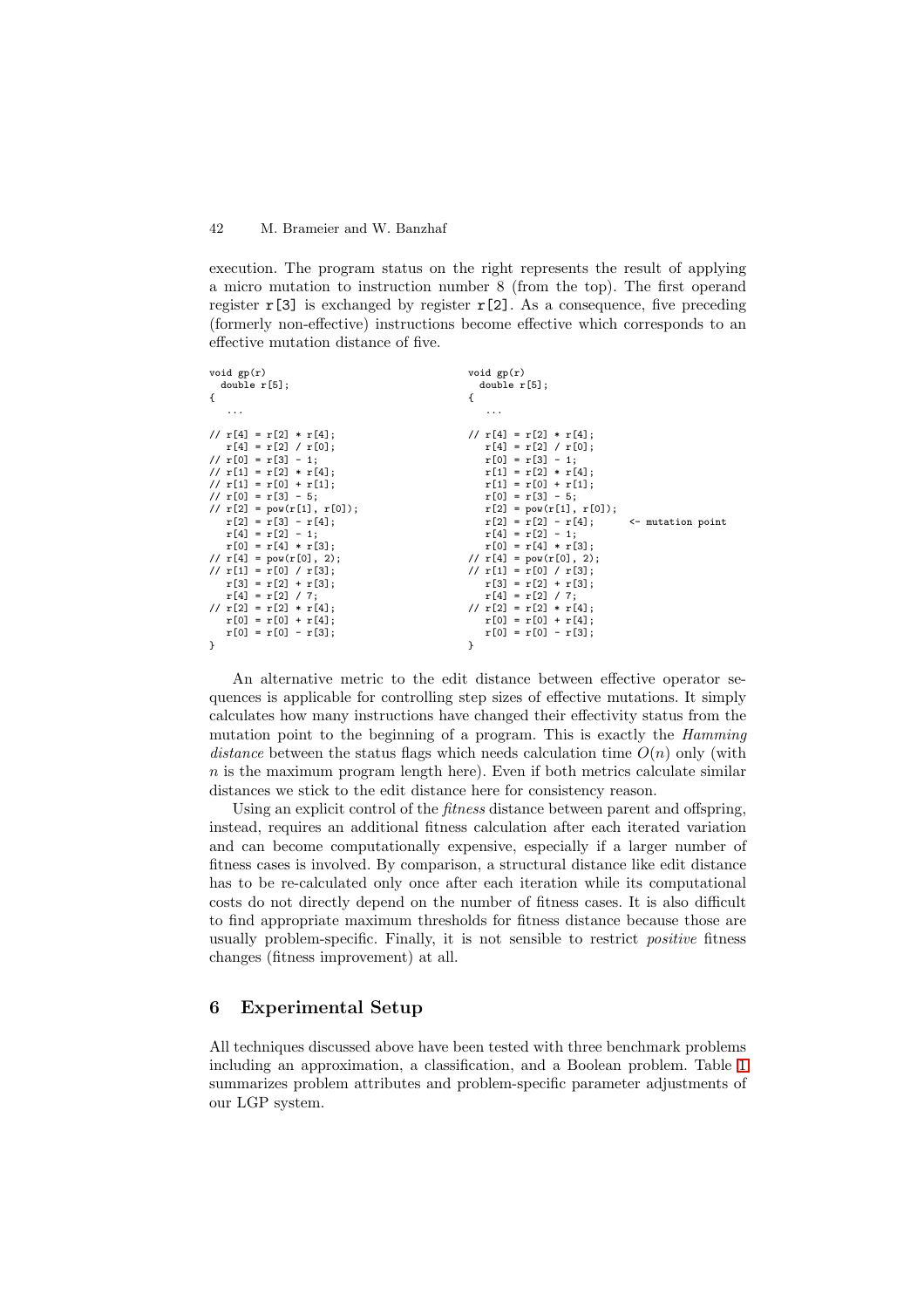<span id="page-6-0"></span>

| Problem ID            | sinpoly               | iris                                                                                                               | $8$ -parity           |
|-----------------------|-----------------------|--------------------------------------------------------------------------------------------------------------------|-----------------------|
| Problem type          | Approximation         | Classification                                                                                                     | Boolean function      |
| Problem function      | $sin(x) \times x + 5$ | real-world data set                                                                                                | even-N-parity $(N=8)$ |
| Input range           | $[-5, 5]$             | [0, 8)                                                                                                             | $\{0,1\}$             |
| Output range          | [0, 7)                | $\{0, 1, 2\}$                                                                                                      | $\{0,1\}$             |
| Number of inputs      |                       | 4                                                                                                                  |                       |
| Number of outputs     |                       |                                                                                                                    |                       |
| Number of registers   | $1+4$                 | $4 + 2$                                                                                                            | $8 + 0$               |
| Number of examples    | 100                   | 150                                                                                                                | 256                   |
| Fitness function      | SSE                   | CE                                                                                                                 | SE.                   |
| Number of generations | 500                   | 500                                                                                                                | 250                   |
| Instruction set       |                       | ${+, -, \times, /, x^y} \Big  {\{+, -, \times, /, if >, if \leq \} } {\{\text{AND}, \text{OR}, \text{NOT}, if \}}$ |                       |
| Set of constants      | $\{1, , 9\}$          | $\{1, , 9\}$                                                                                                       | $\{0,1\}$             |

**Table 1.** Problem-specific parameter settings.

The first problem is referred to as *sinpoly* in the following and denotes an approximation of the sinus polynomial  $sin(x) \times x + 5$  by non-trigonomical functions. Besides the input register – that is identical to the output register here – there are four additional calculation registers used with this problem. This additional program memory becomes important in linear GP, especially if the number of inputs is low by problem definition. Program fitness is the sum of square errors (SSE) between the predicted outputs and the example outputs.

The second problem *iris* is a popular classification data set that originates from the UCI Machine Learning Repository [\[2\]](#page-11-0). The real-world data contains 3 classes of 50 instances each, where each class refers to a type of iris plant. Fitness equals the classification error (CE), i.e., the number of wrongly classified inputs. A program output  $p(i_k)$  is considered as correct for an input vector  $i_k$  if the distance to the desired class identifier  $o_k \in \{0,1,2\}$  is smaller than 0.1, i.e.,  $|p(i_k) - o_k| < 0.1$ .

Finally, we have tested a parity function of dimension eight (even-8-parity). This function outputs one if the number of set input bits is even, otherwise the output is zero. Note that the Boolean branch in the instruction set is essential for a high number of successful runs with this problem.

| Parameter               | Setting  |
|-------------------------|----------|
| Population size         | 2000     |
| Fitness tournament size | 4        |
| Maximum program length  | 200      |
| Initial program length  | $2 - 20$ |
| Reproduction            | 100%     |
| Micro mutation          | 25\%     |
| Macro mutation          | 75%      |
| Instruction deletion    | 33%      |
| Instruction insertion   | 67\%     |
| Crossover               | 75%      |

**Table 2.** General parameter settings.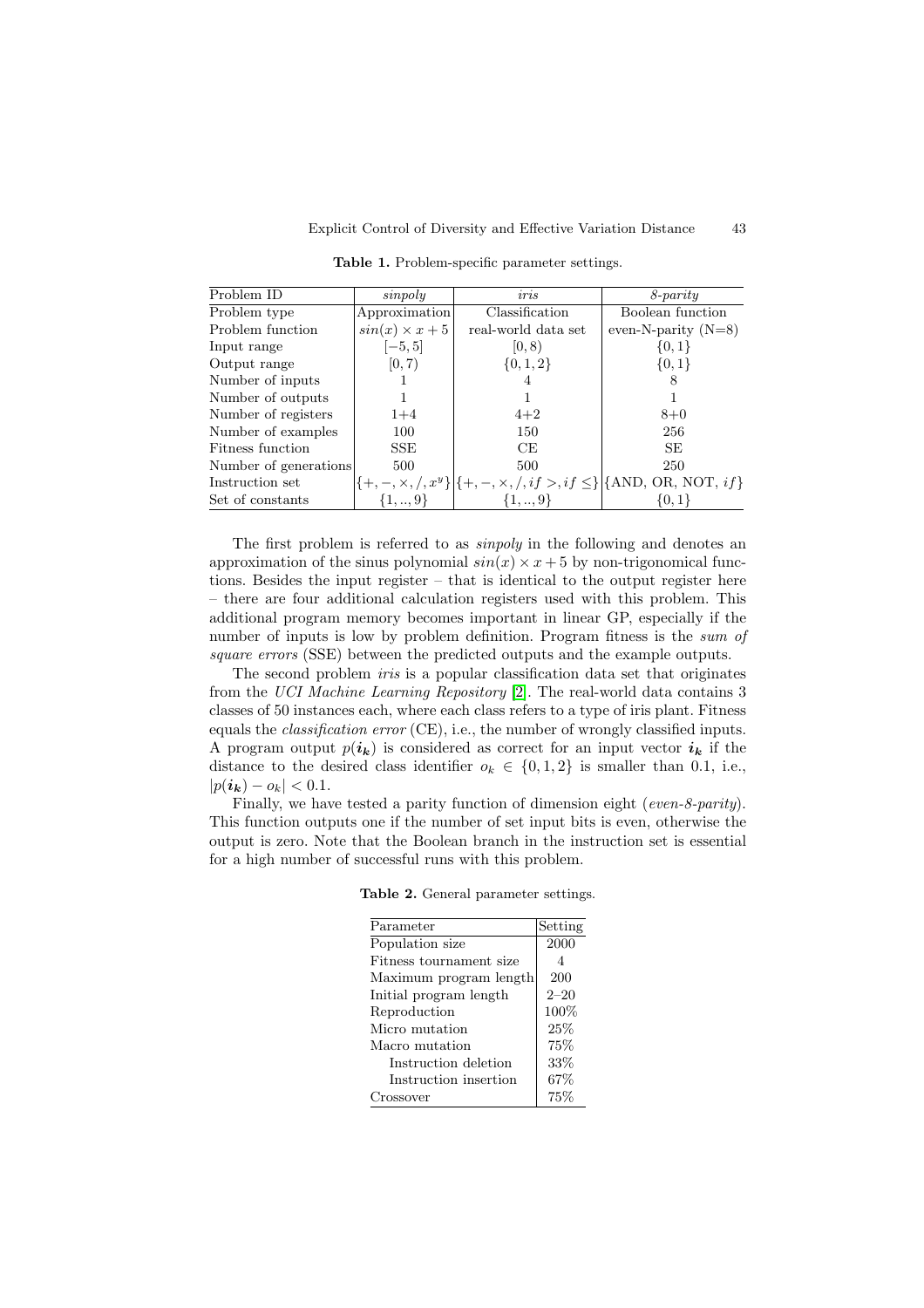<span id="page-7-0"></span>More general configurations of our linear GP system are given in Table [2.](#page-6-0) Exactly one genetic operator is selected at a time to vary an individual program. Moreover, either crossover or macro mutations are used as macro (growth) operator, but not in the same run. Macro mutations include two times more insertions than deletions here. This explicit growth tendency of the operator guarantees a sufficient growth of programs. Program length is meassured in number of instructions.

#### **7 Results**

#### **7.1 Causality**

First of all, we demonstrate experimentally that there is a causal connection between the structural distance and the semantic distance (fitness distance) of linear genetic programs when applying the edit distance metric on sequences of effective instruction operators as defined in Section [3.](#page-2-0)

The effective variation distance is meassured with both crossover and effective mutations. In both cases, Figure 2 demonstrates a clear positive correlation between program distance and fitness distance, i.e., shorter variation distances on code level induce shorter variation distances on fitness level. The respective distribution of variation distances in Figure 2 confirms this to be true for the vast majority of occurring distances. While, in general, shorter variation distances occur more frequently than longer distances, distribution of crossover distances is wider than the distribution of distances induced by (effective) mutations.



**Fig. 2.** Relation between program distance and fitness distance (left) and distribution of variation distances (right) for *iris* problem (similar for *sinpoly* and  $8$ -*parity*). Average figures over 100 runs.

Furthermore, distance distributions show that almost two thirds of all effective mutations result in distance one. Interestingly, even though macro mutations that insert or delete full effective instructions are applied in the majority of cases the effectivity of other (preceding) instructions changes for less than one third only. Obviously, evolution develops effective program structures which are less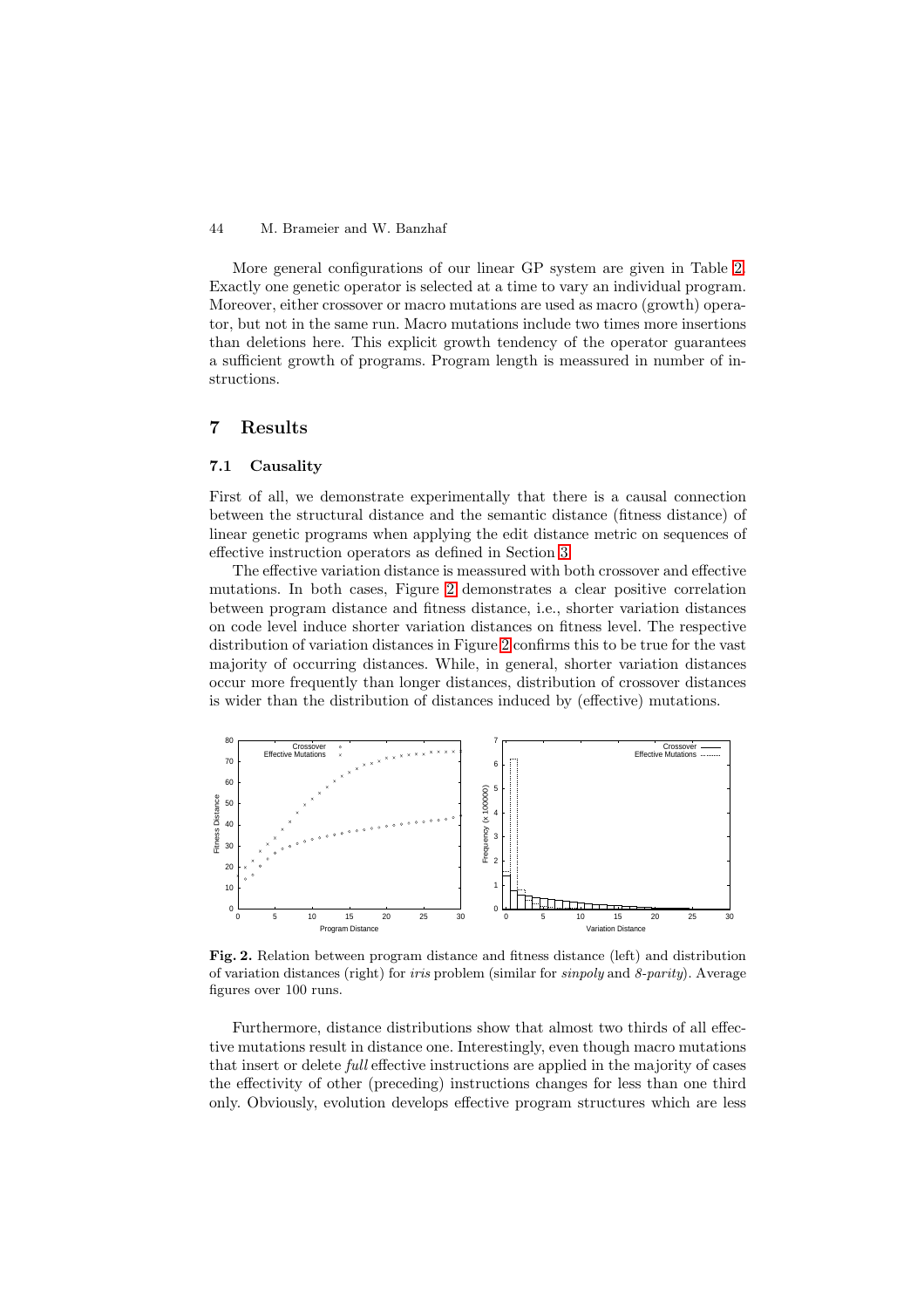fragile against stronger variation. We found that the effectivity of an instruction is very often guaranteed by more than one (succeeding) instruction. When crossover is used the proportion of non-effective instructions in a program acts as another implicit mechanism that reduces variation strength.

#### **7.2 Structural Diversity Selection**

Table 3 shows average error rates obtained with and without selecting for structural diversity for the three test problems introduced in Section [6.](#page-5-0) Different selection pressures, i.e., selection probabilities, have been tested with three fitness tournaments. Higher selection pressures are induced by increasing the number of tournaments up to four or eight.

**Table 3.** Second-level selection for structural diversity with different selection pressures. Selection pressure controlled by selection probability and number of fitness tournaments (T). Average error over 200 runs. Statistical standard error in parenthesis. Percental difference from baseline results.

| Variation        | Selection |                | sinpoly    |                | iris                     |                 | 8-parity   |                |
|------------------|-----------|----------------|------------|----------------|--------------------------|-----------------|------------|----------------|
|                  | %         | #T             | mean (std) | $(\%)$<br>Δ    | mean (std)               | $\varDelta$ (%) | mean (std) | $(\%)$<br>Δ    |
| Crossover        | $\Omega$  | $\overline{2}$ | 3.01(0.35) | $\overline{0}$ | 2.11(0.10)               | $\Omega$        | 58(3.4)    | $\overline{0}$ |
|                  | 50        | 3              | 2.89(0.34) | 4              | 1.42(0.08)               | 33              | 35(2.4)    | 40             |
|                  | 100       | 3              | 2.77(0.34) | 8              | 1.17(0.07)               | 44              | 27(2.2)    | 53             |
|                  | 100       | 4              | 1.96(0.22) | 35             | 1.09(0.07)               | 48              | 19(1.8)    | 67             |
|                  | 100       | 8              | 0.69(0.06) | 77             |                          |                 |            |                |
| Effective        | $\Omega$  | $\overline{2}$ | 0.45(0.04) | $\overline{0}$ | $\overline{0.84}$ (0.06) | $\Omega$        | 15(1.2)    | $\Omega$       |
| <b>Mutations</b> | 50        | 3              | 0.43(0.03) | $\overline{4}$ | 0.63(0.05)               | 25              | 12(1.0)    | 20             |
|                  | 100       | 3              | 0.30(0.02) | 33             | 0.60(0.05)               | 29              | 10(1.1)    | 33             |
|                  | 100       | 4              | 0.23(0.02) | 49             | 0.33(0.04)               | 61              | 7(0.8)     | 53             |
|                  | 100       | 8              | 0.17(0.01) | 62             |                          |                 |            |                |

It is conspicuous that in all three test cases linear GP works significantly better by using (effective) macro mutations instead of crossover. In [\[4\]](#page-12-0) we have already demonstrated that the linear program representation, in particular, is much more suitable for being developed by mutations, especially if those are directed towards effective instructions. Nonetheless, the experiments with linear crossover show here that diversity selection is not depending on a special type of variation. Moreover, the application of this technique is demonstrated with a population-dependent operator. For each problem and both variation operators performance increases continuously with the influence of diversity selection in Table 3. The highest selection pressure tested for a problem results in a twofold or higher improvement of prediction error. To achieve this, problem *sinpoly* requires a stronger pressure with crossover than the two discrete problems.

Figure [3](#page-9-0) illustrates the development of structural diversity during run for different selection pressures. The higher the selection pressure is adjusted the higher is the diversity. Interestingly, the average (effective) program distance does not drop even if diversity selection is not applied. Instead of a premature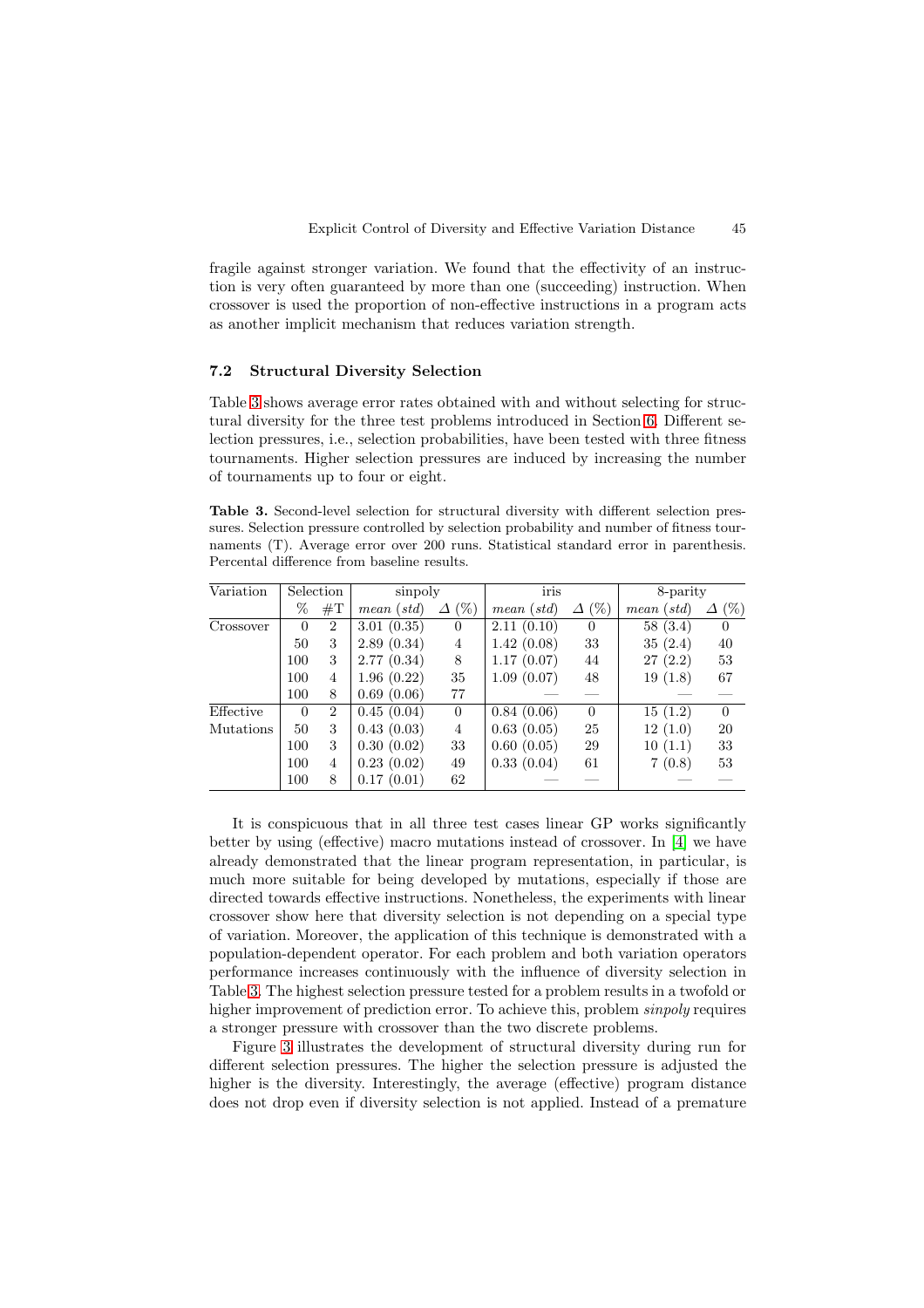<span id="page-9-0"></span>loss of diversity we observe an inherent increase of structural diversity with our linear GP approach. While diversity increases with crossover until a certain level and stays rather constant then, increase with effective mutations is more linear.



**Fig. 3.** Diversity levels after diversity selection with different selection pressures. Selection pressure controlled by selection probability and number of fitness tournaments (T). Macro variation by crossover (left) or effective mutations (right) for iris problem (similar for sinpoly and 8-parity). Average figures over 100 runs.

Two major reasons can be found to explain this behavior: First, genetic programming is working with a variable-length representation. The longer effective programs develop during a run the bigger effective distances may become. The growth of effective code is more restricted with crossover than with effective mutations because a much higher proportion of non-effective code emerges with this operator – approximately  $50-60\%$  in the experiments conducted here. Nevertheless, by the influence of distance selection the average (effective) program length has been found to increase only slightly compared to the average program distance.

Second, both forms of variation, linear crossover and effective mutation, maintain program diversity over a run already implicitly, i.e., without an explicit distance control. For linear crossover the reason might lie in its high variation strength and in the higher amount of non-effective code that contributes to a preservation of (effective) code diversity, too.

When using mutations exclusively a high degree of innovation is introduced continuously into the population. This leads to a higher diversity than it occurs with crossover. The stronger it is selected for diversity, however, the more diversity is gaining ground in crossover runs. Compared to mutations the success of recombination depends more strongly on the composition of the genetic material in the population. The more different the recombined solutions are the higher is the expected innovativity of their offsprings.

#### **7.3 Control of Effective Mutation Distance**

As motivated in Section [5](#page-4-0) we are interested in controlling the effective distance between parent and offspring. We restrict ourselves to the mutation-based ap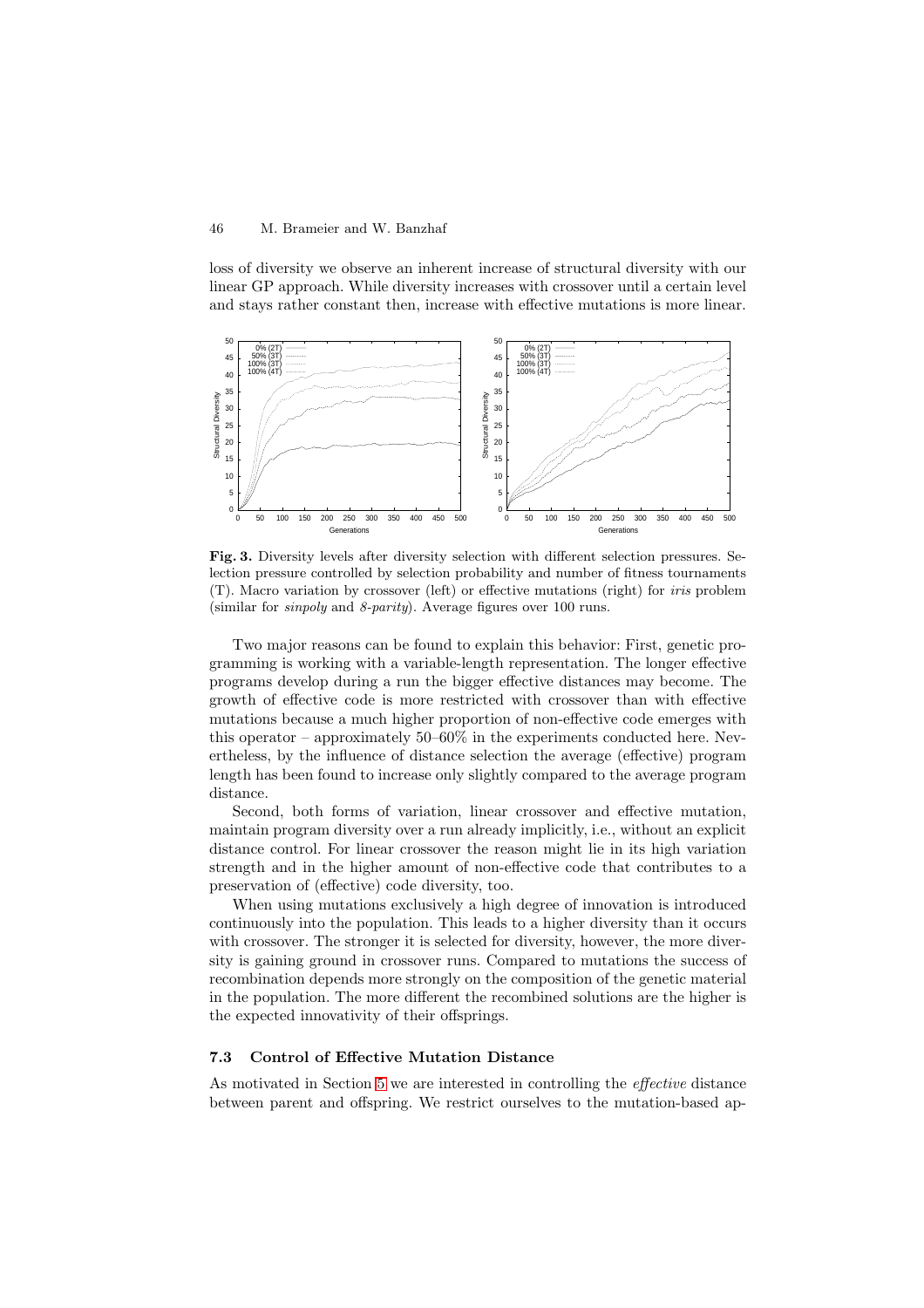proach here. In particular, we want to find out whether solution quality may be further improved by an explicit reduction of effective mutation distances. Therefore, a program is mutated repeatedly until its distance to the offspring falls below a maximum threshold. Each time a mutation is not accepted its effect on the program is reversed while the choice of the mutation point is free in every iteration.

The applied effective distance metric regards operators as smallest distance units (see Section [3\)](#page-2-0). This corresponds to (effective) macro mutations which operate on instruction level (macro level), even if the effective distance may also be altered by micro mutations that operate below instruction level (micro level). In order to guarantee a sufficient code growth, macro mutations are applied more frequently than micro mutations here. As a result, most steps by effective mutations are larger than zero (about 80% in Figure [2\)](#page-7-0) and measuring the distance between full effective programs does not promise a much higher precision. This is another reason, besides the arguments given in Section [3,](#page-2-0) why (effective) operator sequences represent a sufficient basis for distance calculation between linear genetic programs.

**Table 4.** Maximum restriction of effective mutation distance. Average error over 200 runs. Statistical standard error in parenthesis. Percental difference from baseline results.

| Variation        | Maximum        | sinpoly    |              | iris       |          | 8-parity   |              |
|------------------|----------------|------------|--------------|------------|----------|------------|--------------|
|                  | Distance       | mean (std) | $\Delta$ (%) | mean (std) | $(\%)$   | mean (std) | $\Delta$ (%) |
| Effective        |                | 0.46(0.06) | 0            | 0.90(0.06) | $\theta$ | 16(1.2)    | $\theta$     |
| <b>Mutations</b> | 10             | 0.35(0.04) | 24           | 0.72(0.06) | 20       | 13(1.2)    | 19           |
|                  | 5              | 0.33(0.04) | 28           | 0.74(0.06) | 18       | 12(1.2)    | 25           |
|                  | $\overline{2}$ | 0.28(0.03) | 39           | 0.68(0.05) | 24       | 11(1.1)    | 31           |
|                  |                | 0.26(0.03) | 42           | 0.54(0.05) | 40       | 9(0.9)     | 44           |

Table 4 compares average prediction errors for different maximum limits of mutation distance. The maximum possible distance equals the maximum program length and imposes no restrictions. For all three benchmark problems best results are obtained with the smallest maximum distance (1). This is all the more interesting if we consider that a restriction of variation distance always implies a restriction in variation freedom.

As we can see in Table [5](#page-11-0) the average number of iterations during run increases only slightly if the maximum threshold is lowered. Not even one and a half iterations are necessary, on average, for the smallest distance and the maximum number of iterations (10 here) has hardly ever been exceeded. Both aspects together with the results from Table 4 emphasize that freedom of variation is not restricted significantly and that computational costs of this distance control are not expensive.

The results found here further correspond to the distribution of mutation distances in Figure [2](#page-7-0) where only about 20–30% of all measured step sizes are larger than one. Obviously, larger disruptions of effective code as demonstrated with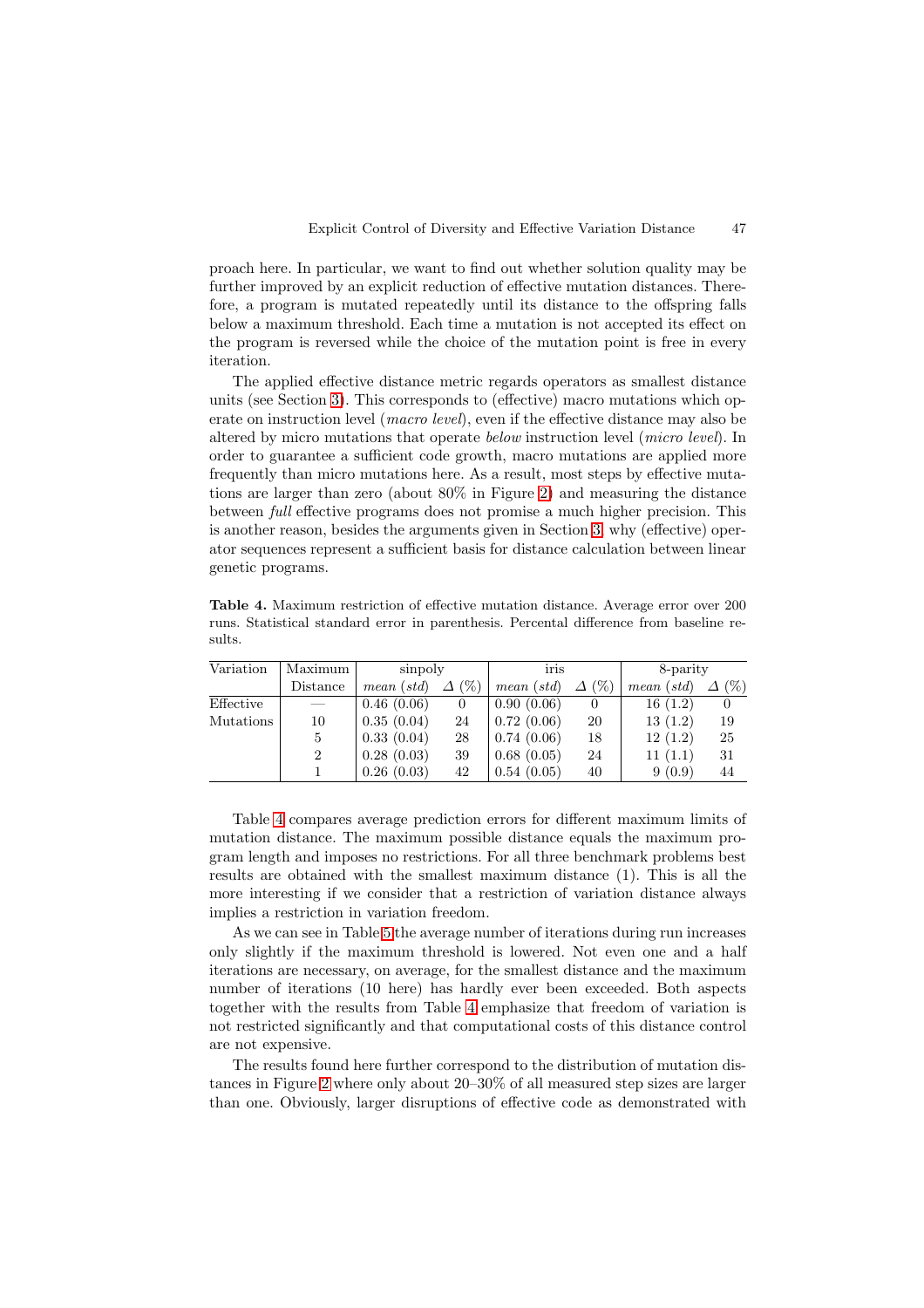| Variation | Maximum  | Iterations |      |          |  |
|-----------|----------|------------|------|----------|--|
|           | Distance | sinpoly    | iris | 8-parity |  |
| Effective |          | 1.00       | 1.00 | 1.00     |  |
| Mutations | 10       | 1.02       | 1.02 | 1.02     |  |
|           | 5        | 1.06       | 1.05 | 1.05     |  |
|           | 2        | 1.18       | 1.12 | 1.12     |  |
|           |          | 1.37       | 1.18 | 1.20     |  |

<span id="page-11-0"></span>**Table 5.** Average number of iterations until a maximum mutation distance is met.

the example program in Section [5](#page-4-0) occur less likely. Effective parts of programs rather emerge to be quite robust against bigger effective mutations steps.

#### **8 Future Work and Conclusion**

A two-level tournament selection may also be used for implementing a complexity control. Compared to a weighted complexity term in the fitness function (*parsimony pressure*) [\[10\]](#page-12-0), fitness selection is less influenced by a *complexity* selection on the second level and finding an appropriate weighting of objectives is not required. Moreover, the separation of linear genetic programs in effective and non-effective code offers the possibility for a *selective* complexity selection. That means it may be selected for smallest effective length or smallest noneffective length specifically.

We introduced an active control of diversity in form of a two-level selection process. By increasing the structural distance between programs, performance improved significantly for three different benchmark problems. Measuring structural differences specifically between effective subcomponents of linear genetic programs was found sufficiently precise to demonstrate causality.

We also restricted the mutation distance on level of effective code. This turned out to be most successful with the smallest maximum step size while the number of necessary repetitions of a mutation was small. In general, mutation distances on effective linear programs were found much smaller than it might be expected.

**Acknowledgements.** This research was supported by the Deutsche Forschungsgemeinschaft (DFG), collaborative research center SFB 531, project B2.

# **References**

- 1. W. Banzhaf, P. Nordin, R. Keller and F. Francone, Genetic Programming An Introduction. On the Automatic Evolution of Computer Programs and its Application. dpunkt/Morgan Kaufmann, Heidelberg/San Francisco, 1998.
- 2. C.L. Blake and C.J. Merz, UCI Repository of Machine Learning Databases [http://www.ics.uci.edu/˜mlearn/MLRepository.html]. University of California, Department of Information and Computer Science.